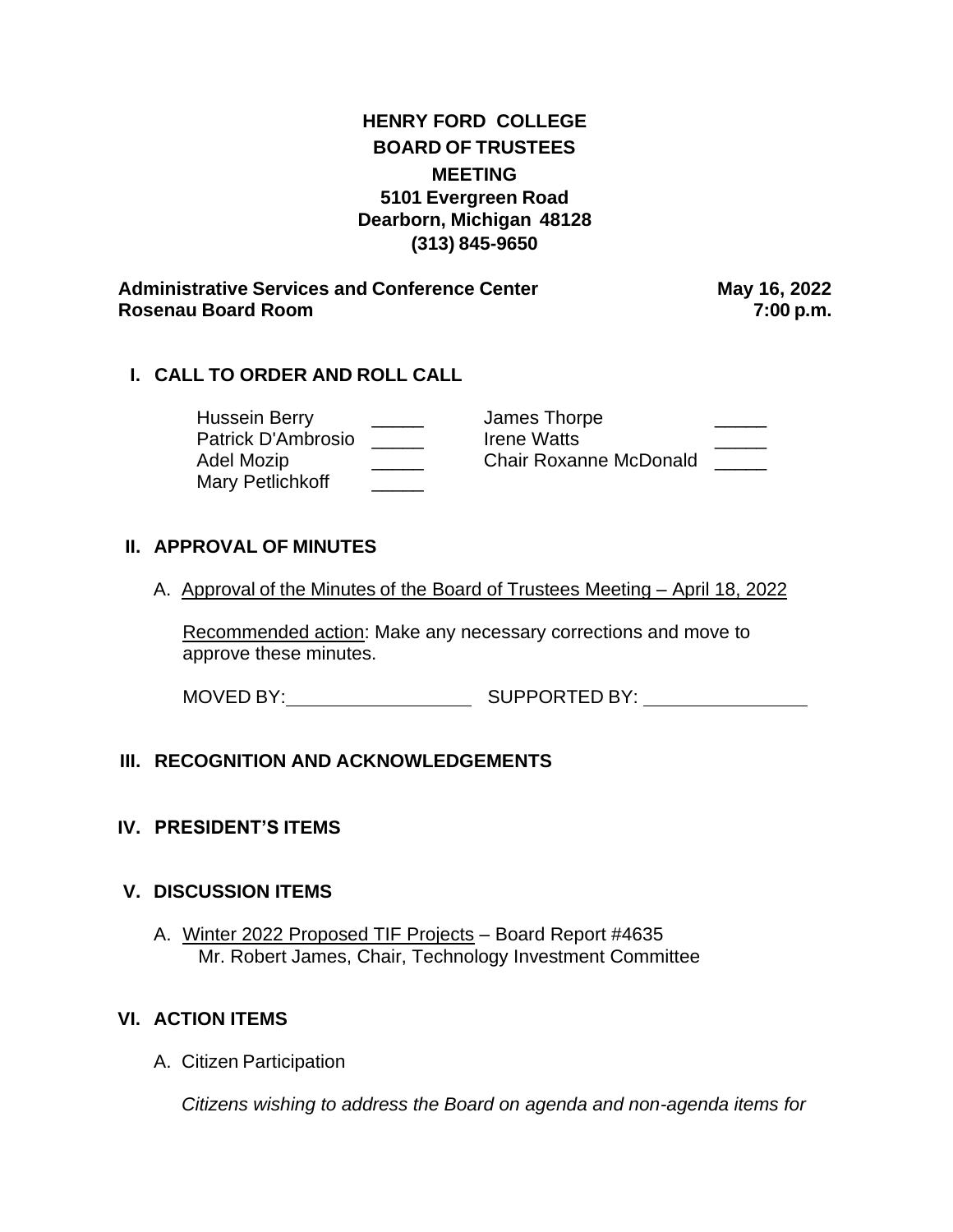*action, who have submitted a blue card to the Secretary, may speak at this time. The Board may not be in a position to respond to non-agenda items; therefore, speakers should not anticipate an immediate response to their comments or questions. For the benefit of all concerned, do not mention the names of students or College employees. Please limit comments to three minutes.*

B. Special Consideration of an Action Item

Secretary comments: *"Are there any action items on this agenda which Board members or the President wish to discuss and vote on separately? If there are, we will exclude these from the action below."*

C. Action to Approve Action Items

Background information: At this time, the Secretary will call for a single action to approve all the action items on this agenda except for items excluded from this action by Board member request.

Recommended action: Move to approve action items numbered 1 through 4, as recommended in this agenda, except for \_\_ (if necessary).

MOVED BY: SUPPORTED BY:

D. At this time, the Secretary will return to any agenda items which Board members asked to discuss and vote on separately.

### **BIDS AND CONTRACTS**

1. Portable X-Ray Unit – Board Report #4636 Mr. Fred Steiner, Director, Purchasing

Recommended action: Move to approve a contract award to RPS Imaging for \$81,000.00 for one (1) Portable X-Ray Unit, as requested by the School of Health and Human Services in accordance with the specifications of Sealed Bid #21846.

MOVED BY: SUPPORTED BY:

#### **HUMAN RESOURCES**

2. Staff Recommendations Vice President Gonko

Recommended action: Move to approve the following staff appointments: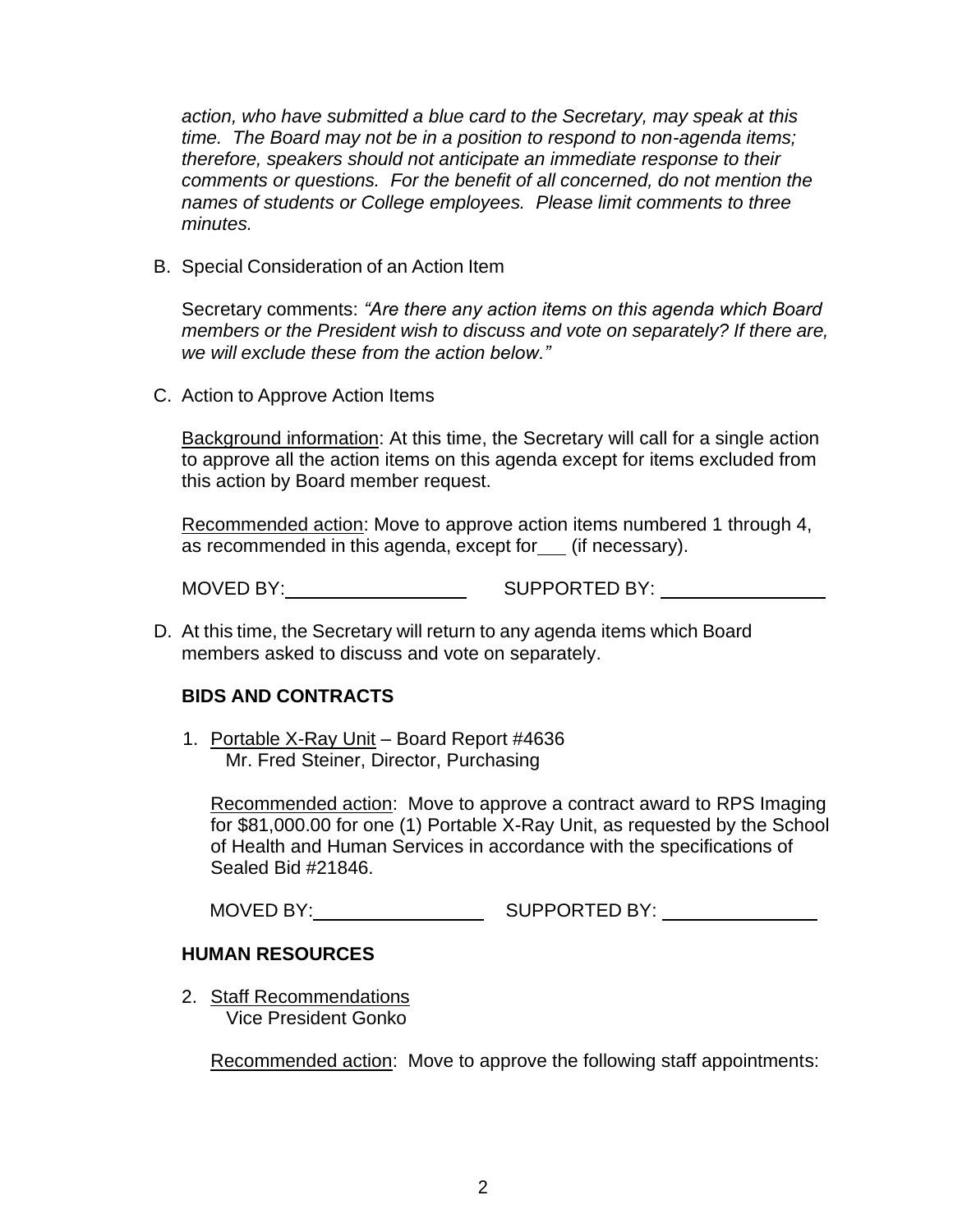Kristin Dupuis, Exercise Science Instructor, School of Health and Human Services, MA+30, Step 8, 10 Months, effective 8/23/2022.

Thomas Hopkins, Telecommunication/Media Arts Instructor, Liberal Arts, PhD, Step 8, 10 Months, effective 8/23/2022.

Jessica Miller, Job Developer, Career Services, MA, effective 5/10/2022. This is a temporary, full-time assignment for the Summer 2022 semester.

R. Aaron Ramey, Biology Instructor, STEM, MA, Step 8.5, 10 Months, effective 8/23/2022.

John Sefel, Theatre Instructor, Liberal Arts, PhD, Step 8, 10 Months, effective 8/23/2022.

MOVED BY: SUPPORTED BY:

3. Severance of Tenured Faculty Consideration Vice President Gonko

Background Information: The Board of Trustees has received a charge regarding severance of employment of a tenured faculty member. Per Article VI.D. – Severance of a Tenured Teacher of the 2020-2023 Henry Ford Community College Federation of Teachers, Local 1650, collective bargaining agreement, the Board of Trustees must consider these charges and conduct a vote to proceed upon such charges.

Recommended action: Move that the charges brought forward to the Board to sever the employment of a tenured faculty member, be approved.

MOVED BY: SUPPORTED BY:

### **BOARD-ADMINISTRATIVE SERVICES**

4. Proposed Fiscal Year 2022-2023 Budget – Board Report #46XX – Vice President Satkowski

Background information: The Proposed Fiscal Year 2022-2023 budget was discussed at the March 21, 2022 Board meeting.

Recommended action: Move to approve the Fiscal Year 2022-2023 Budget as presented in Board Report #4637.

MOVED BY: SUPPORTED BY: